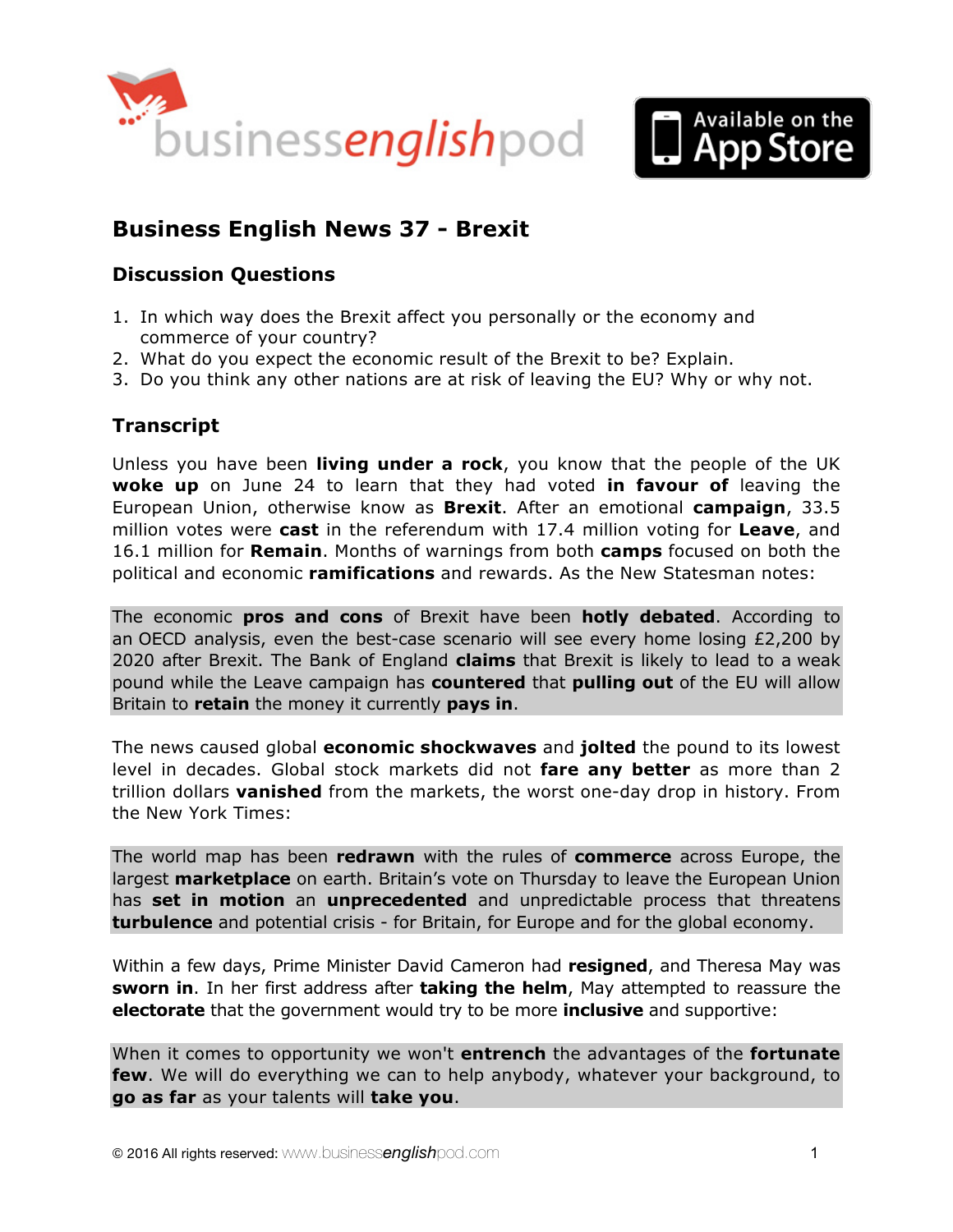Like any **divorce**, the goal is to **limit the damage**. The biggest task facing Britain's new International Trade Secretary, Liam Fox, will be negotiating numerous **trade deals**, both with the EU itself and individual countries. In an interview with the Sunday Times, Fox stated:

We're **scoping** about a dozen free trade deals outside the EU. We've already had a number of countries saying, 'We'd love to do a trade deal with the world's fifth biggest economy without having **to deal with** the other 27 members of the EU'.

With a new **mandate** and new priorities, Prime Minister May will also attempt to address the issue of **inequality**. In a speech given before her move into **10 Downing Street**, she made it clear that she has a **handful** of business leaders clearly in her sights, as Der Spiegel reports:

May **lambasted** the **tax avoidance tricks** used by Amazon, Google, and Starbucks and demanded an improved **industrial strategy** and **a greater say** for workers within companies. She added that she also wants to force companies to **fully disclose** bonus payments and to make it possible for shareholders to set **caps** on corporate pay.

With the Brexit dramatically **impacting** the value of the country's currency, causing the pound to drop to a 33-year low, there is one small **silver lining**. Trips to England, a historically pricey destination, are suddenly very **affordable** for travelers. Travelzoo Senior Editor, Gabe Saglie, explains:

The travel sector is one area where there's this immediate **potential upside**. The pound for years has been a **notoriously** expensive currency against the American dollar and it's now at 33-year lows. The dollar is now 20% stronger against the pound.

Given all of the **drama** in the past month, it's more important than ever for the leaders to **focus on** the positives. For England's new Foreign Secretary, Boris Johnson, that means developing stronger **ties** with the rest of the EU as well as **polishing up** its **image** abroad. In a recent speech, he declared:

We are not leaving Europe. It would be geographically, physically, culturally, emotionally and historically impossible for the UK to leave Europe. That is not our **destiny**. That is not our future. The UK will intensify its relationship with its friends across the **Channel** at an inter-governmental level. The UK will now **forge** a new global identity.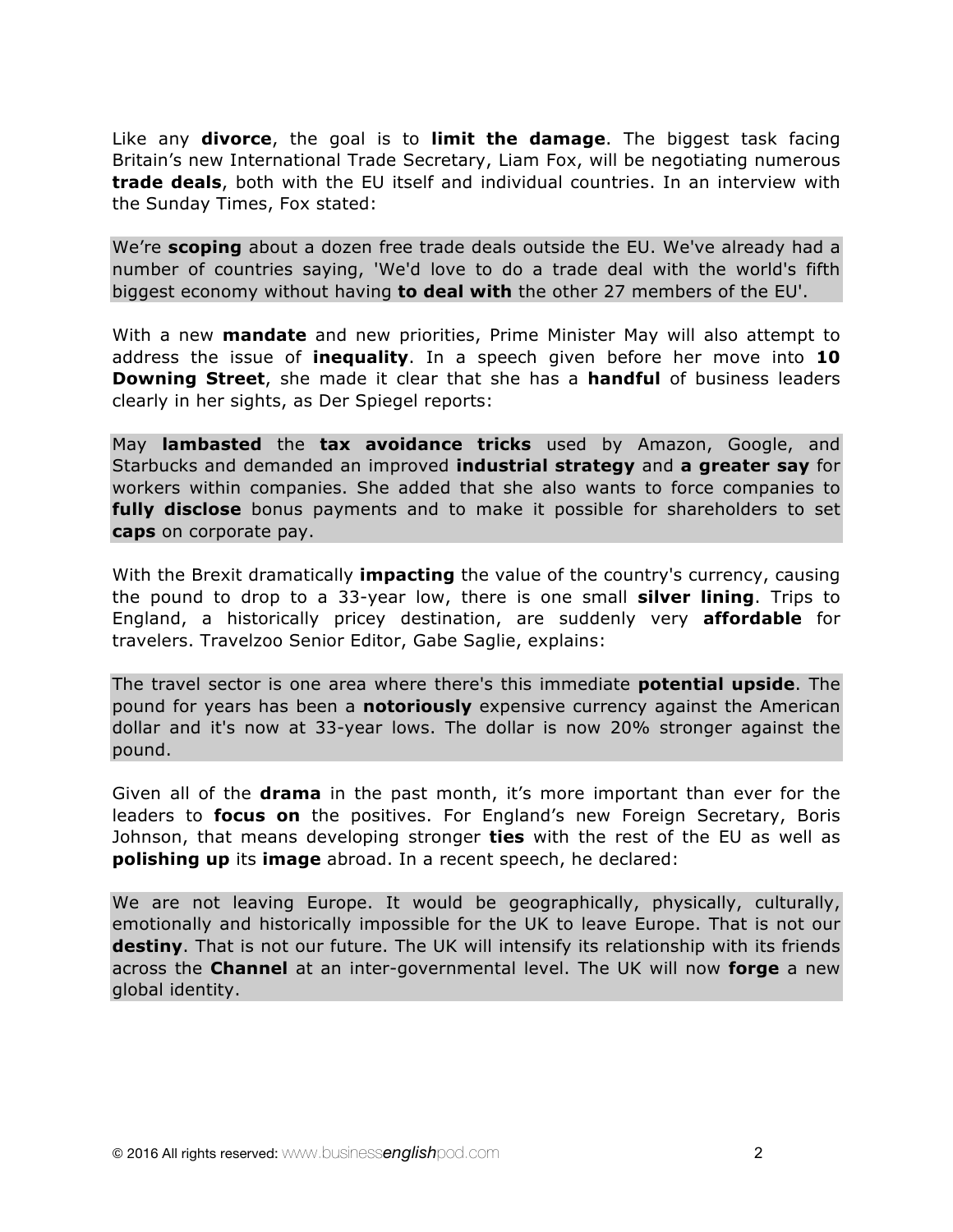### *Vocabulary*

(To be) Living under a rock: To be unaware or uninformed about something that most people know about; "What do you mean Meg hasn't heard about Pokémon Go? Has she been living under a rock?"

To wake up: To stop sleeping, to awaken; "I generally try to wake up at 7am, even on weekends."

To be in favour of: To support an idea, person, or proposal; "All those in favour of the new dress code, please raise your hands."

Brexit: A combination of the words 'Britain' and 'exit'; similar to 'Greek/Greece' and 'exit' or "Grexit".

Campaign: A planned series of activities to achieve a certain goal; "We had nearly 500 staff and volunteers in our political campaign, which helped us raise a lot more money than the other parties."

To cast (a vote): To vote in an election.

Leave: The group of people in the UK who supported leaving the EU.

Remain: The group of people in the UK who supported remaining in the EU.

Camp: A group of people who have the same ideas or support the same person; "The Donald Trump camp is running on the idea that only he can "fix" America."

Ramification: A complex or unwelcome result of an action or event; "There may be some serious legal ramifications if you copy a product that has been patented."

Pros and cons: The positives and negatives of a situation or scenario.

Hotly debated: An idea or topic that is very emotionally or passionately discussed.

To claim: To state or assert that something is true; "He claims that he can help us reduce our overhead costs by nearly 12%. It sounds crazy, but I think we should at least hear what he has to say."

To counter: To speak or act in opposition to an idea or suggestion; "We offered her an entry-level contract and salary, but she countered with a two-year contract and a salary that is nearly 20% higher."

To pull out: To withdraw or depart; "We're pulling out of the negotiations until we can verify the accuracy of their financial documents."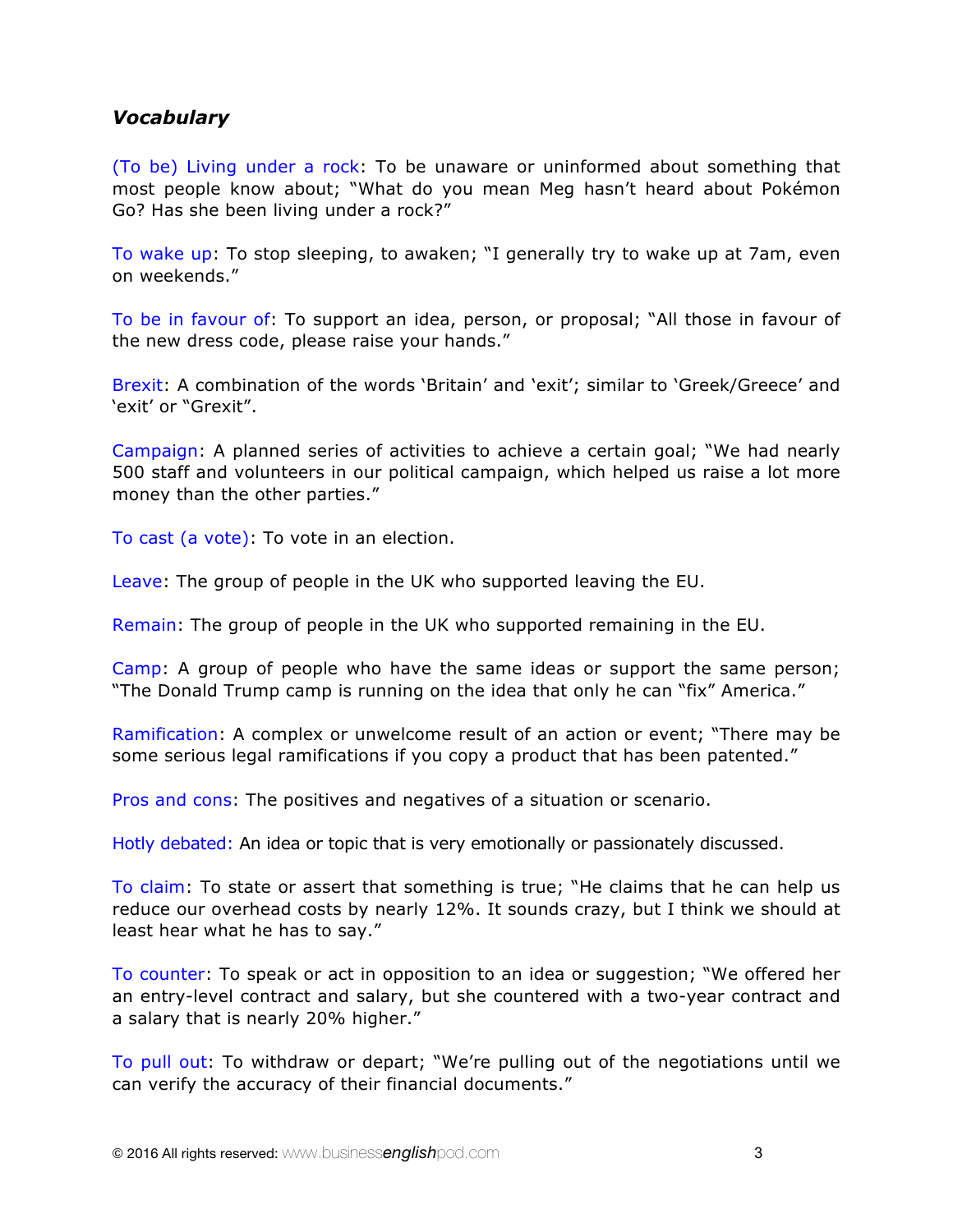To retain: To keep or hold on to something; "A landlord may retain part of your deposit if you break your rental agreement early."

To pay in: To contribute or donate to a fund, usually in a monetary context; "The company I work for pays 2% of my salary in to my retirement fund."

Economic shockwave: An event or situation that results in a very serious, usually negative, outcome for the financial sector.

To jolt: To move forcefully; "Carol jolted out of bed when she heard the fire alarm go off."

To fare better: To do or perform better than something else.

To vanish: To disappear suddenly or completely; "Before we knew it, all of our customers vanished; we really needed to recreate a new business model quickly!"

To redraw: To draw again, or plan something in a different way.

Commerce: The buying and selling of goods, especially on a large scale, as between cities or nations.

Marketplace: The area or region of business or commerce.

To set (something) in motion: To make something start to exist or begin; "His decision to go in to business for himself set in motion a series of events that resulted in him becoming one of the richest men in the world."

Unprecedented: Something that has never occurred before and is without precedent; "Such an action by a prime minister is unprecedented."

Turbulence: A state or period of uncertainty or confusion; "Business are experiencing turbulence in the bond market after Brexit."

To resign: to formally quite one's job; "He resigned from the company in order to take a more challenging job."

To swear in: To formally promise or confirm, usually when taking an oath or an elected position in a government; "When Justin Trudeau became the Prime Minister of Canada, he was sworn in using both English and French languages."

To take the helm: To take control, to take over, or to take the reins.

Electorate: A group of eligible and qualified voters.

Inclusive: Including everything and everyone; "We want to create a fairer and more inclusive society, where everyone has the same chances to succeed."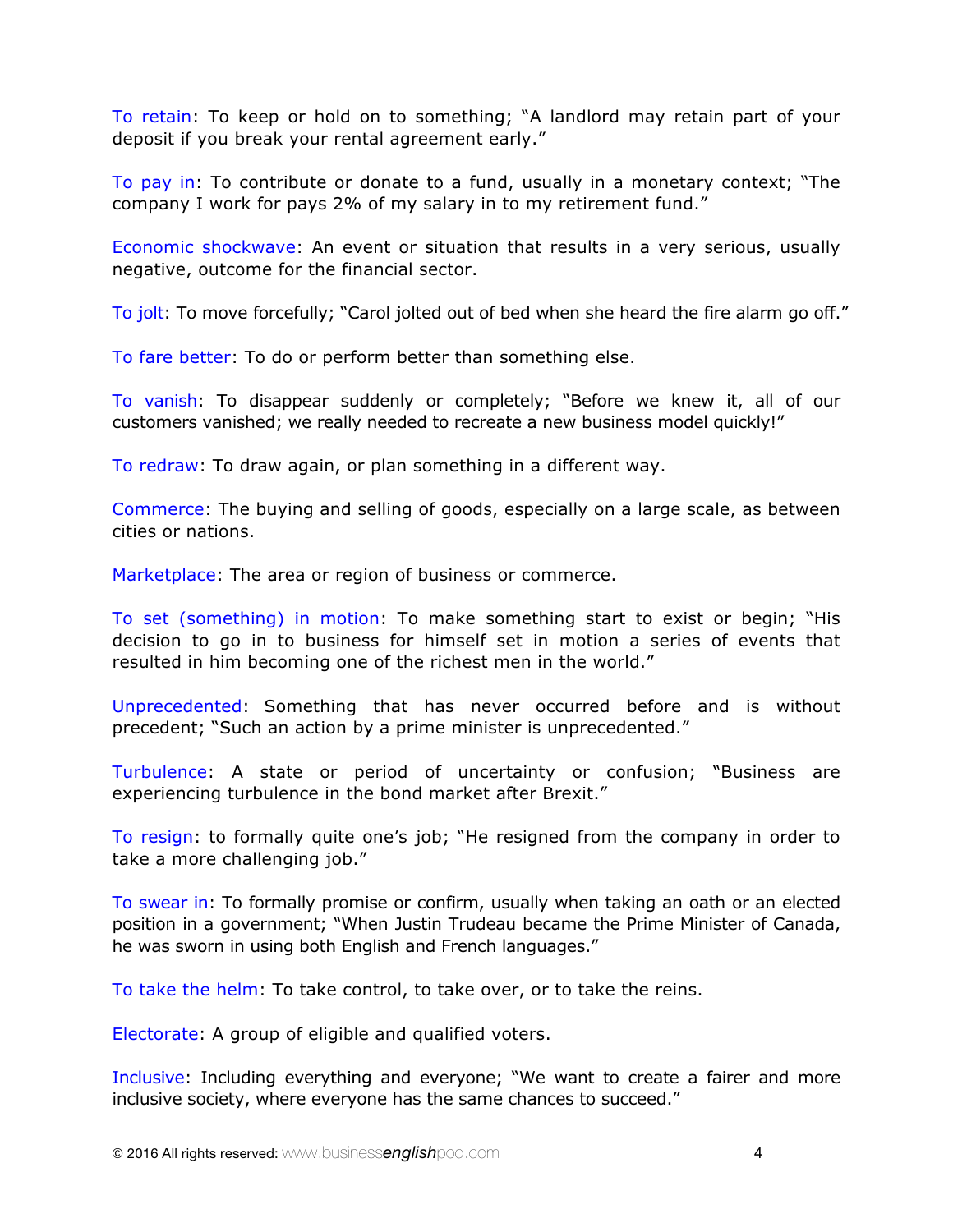To entrench: To establish an attitude, habit, or belief so solidly that it is very difficult or unlikely to change; "They've entrenched themselves so deeply into the market that it will be extremely difficult to compete with them."

Fortunate few: The small amount of people that are lucky or privileged.

To go as far as (something) takes you: To be as happy, successful, or prosperous as your skills, talents, or ambition will allow.

Divorce: A separation or split of things that were supposed to be connected; "I don't understand why the education system continues to divorce subjects like art and music from their standard program."

Trade deal: Treaty or agreement between two or more countries to establish the free trade of goods and services can be conducted across their common borders without tariffs or taxes.

To scope (out): To make a preliminary inspection or analysis of something; "We're currently scoping out markets for our new line of modular mobile phones."

To deal with: To have to do with, associated with, or concern; "I can't remember all of the details, but the email had something to do with the new company retirement plans."

Mandate: Authorization given by a political electorate to the winner of an election or referendum.

Inequality: A state of not being equal or balanced; "Income inequality has created a number of problems in north America."

10 Downing Street: The official residence and the office of the British Prime Minister.

Handful: A quantity that fills the hands, a small number or amount; "The HR team will be interviewing a handful of candidates for the sales position this afternoon."

To lambaste: To scold, criticize, or reprimand sharply; "Our boss lambasted the team for finishing the last project so poorly. We need to improve our performance!"

Tax avoidance trick: A scheme or plan used to help reduce the level of taxes that a person or company pays.

Industrial strategy: Any attempt by government to apply a coherent and consistent set of policies that are designed to improve the performance of the economy.

To have a say in something: The power to decide or help decide something; "If I'm the project manager, does that mean that I have the final say in who is on my team?"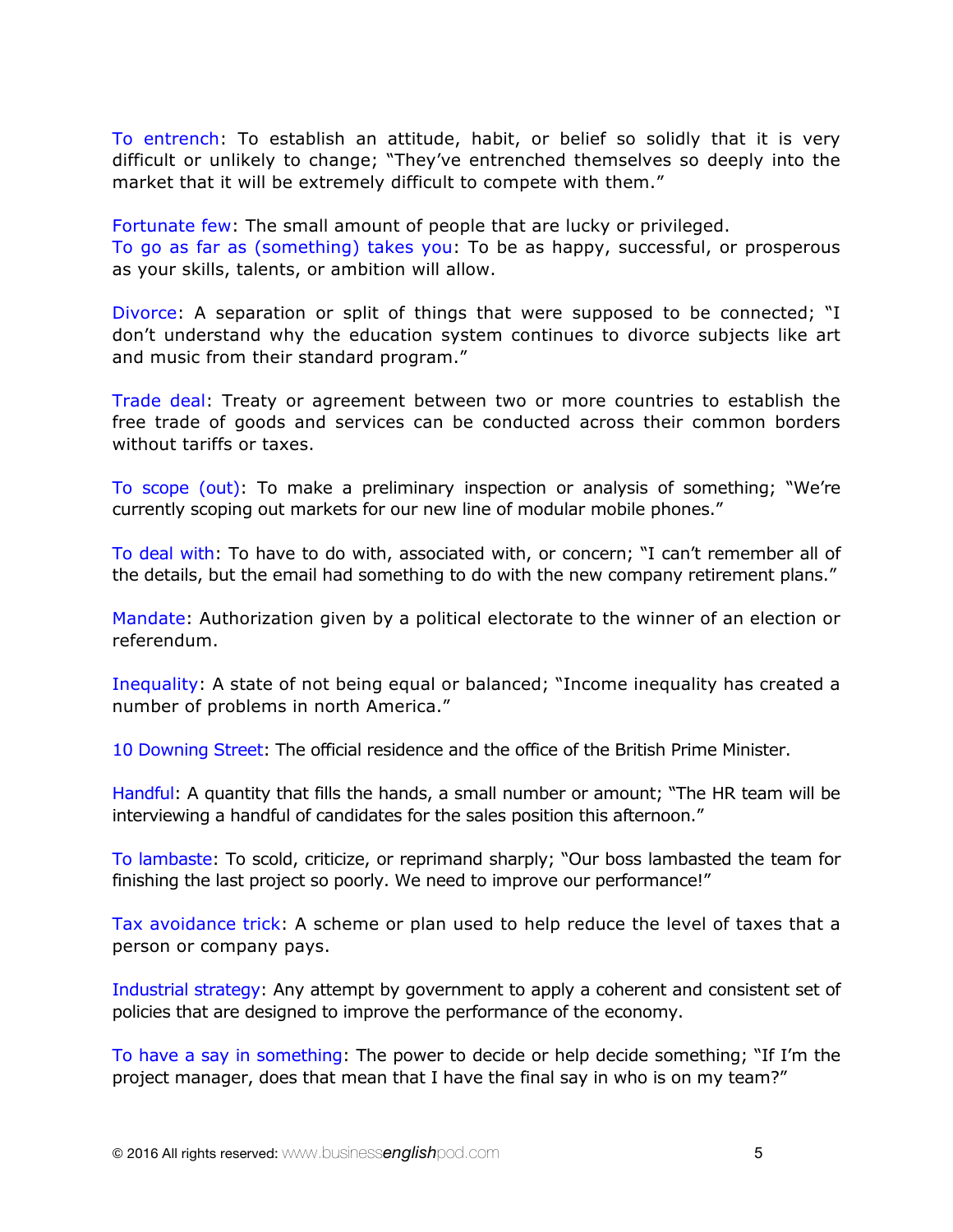To fully disclose: To tell the entire truth or the act of making something completely known; "It's mandatory that we fully disclose any risks that the product may cause."

Cap: The upper limit for spending, borrowing, or salaries; "The National Hockey League has set a salary cap of 73 million dollars per team."

To impact: To have a strong effect on someone or something; "High business taxes have impacted a company's ability to hire more staff which has led to an increase in the unemployment rate."

Silver lining: The bright side of a negative event.

Affordable: Inexpensive or financially easier to pay for something; "I'd love to live in Milan, but there's no way I can find an affordable apartment."

Potential upside: Something that is possibly a good thing; "The potential upside of losing your job is that you can dedicate more time to your other hobbies."

Notoriously: Well-known or famous for generally bad qualities; "I know he's a very successful businessman, but he's notoriously difficult to work for."

Drama: An emotional situation or series of events; "Last summer's Grexit drama was nearly enough to split apart the European Union."

To focus on: To pay particular attention to someone or something; "We need to focus on our strengths if we want to be successful."

Ties: Connections or relationships; "He has really strong ties with a number of industry leaders in Southeast Asia."

To polish up: To study, practice, or improve; "If you move back to China, you'll need to polish up your speaking skills. It's been a few years since you lived there!"

Image: Reputation or what others think of you; "We've worked hard to improve our image in the business community, and now we need to take advantage of the situation."

Destiny: An event that is destined, meant, or certain to take place; "Maybe it wasn't our destiny to be rich and famous, but at least we're helping the people in our community."

Channel: The English Channel; the body of water that separates southern England from northern France.

To forge: To create something strong, enduring, or successful; "In my career, I've been lucky enough to forge some great relationships that I know have made me a better professional but also a better person."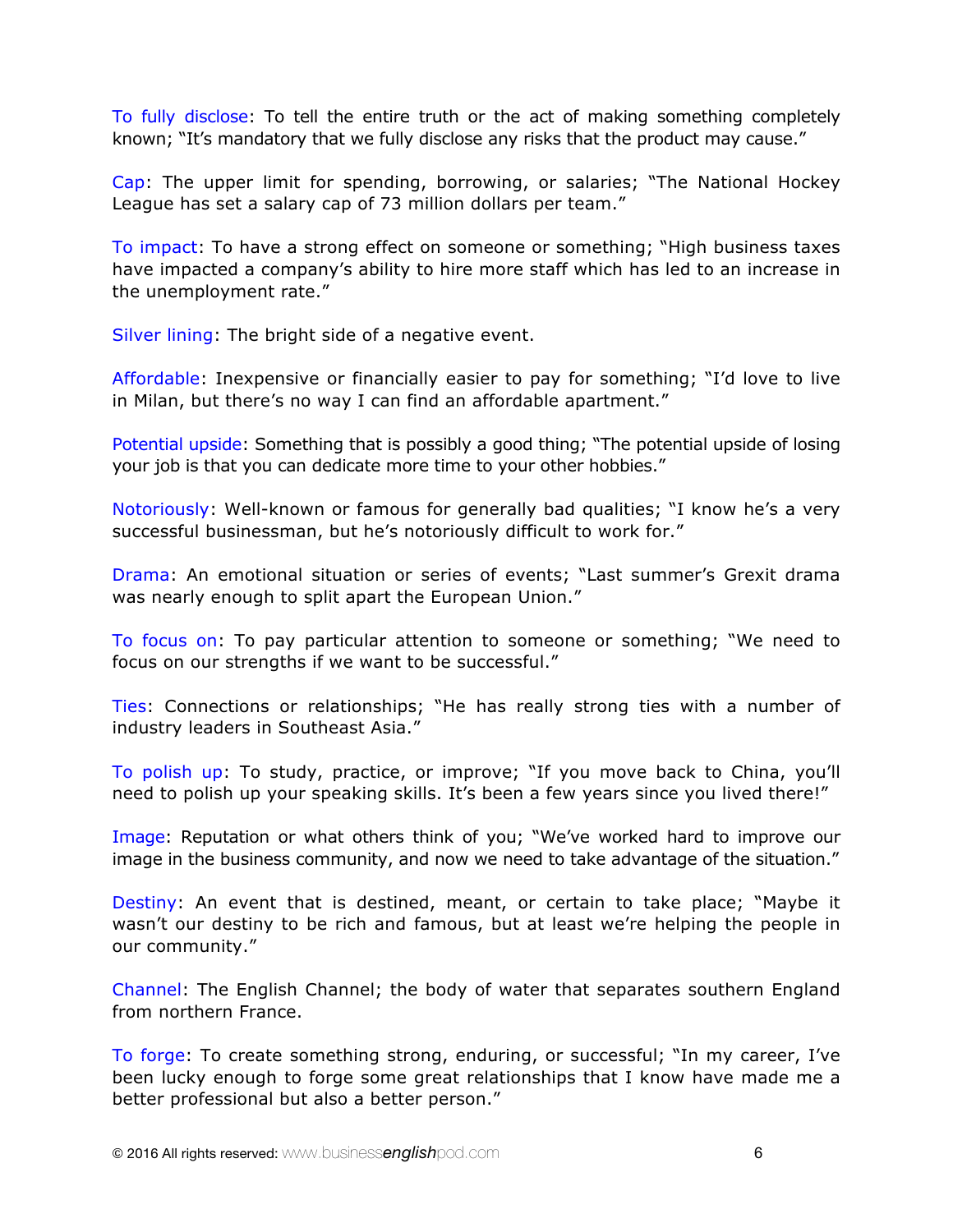# *Language Review*

#### **A. Collocations**

Match words from each column to make collocations found in the article.

| 1. Silver     | A. Shockwave |  |
|---------------|--------------|--|
| 2. Fully      | B. Few       |  |
| $3.$ Tax      | C. Disclose  |  |
| 4. Free       | D. Avoidance |  |
| 5. Economic   | E. Upside    |  |
| 6. Industrial | F. Lining    |  |
| 7. Fortunate  | G. Trade     |  |
| 8. Potential  | H. Strategy  |  |

#### **B. Vocabulary Quiz**

- 1. Which of the following best describes the dialogue below:
	- A: Personally, I think the new regulations work to our advantage.
	- B: I couldn't agree more. I'm surprised the government passed them so quickly.
		- a. To go as far as it will take you
		- b. Living under a rock
		- c. Set in motion
		- d. To be in favor
- 2. "Unfortunately we had to \_\_\_\_\_\_\_\_ of the training session because of an emergency at our manufacturing facility."
	- a. Pull him out
	- b. Scope out him
	- c. Polish them up
	- d. Swear her in
- 3. "From a young age, you could tell that he was to be a successful businessman."
	- a. Destiny
	- b. Destined
	- c. Destination
	- d. Destine
- 4. "A major component of our \_\_\_\_\_\_\_\_ is investing in green technology."
	- a. Industrial strategy
	- b. Free trade deal
	- c. Tax avoidance trick
	- d. Economic shockwave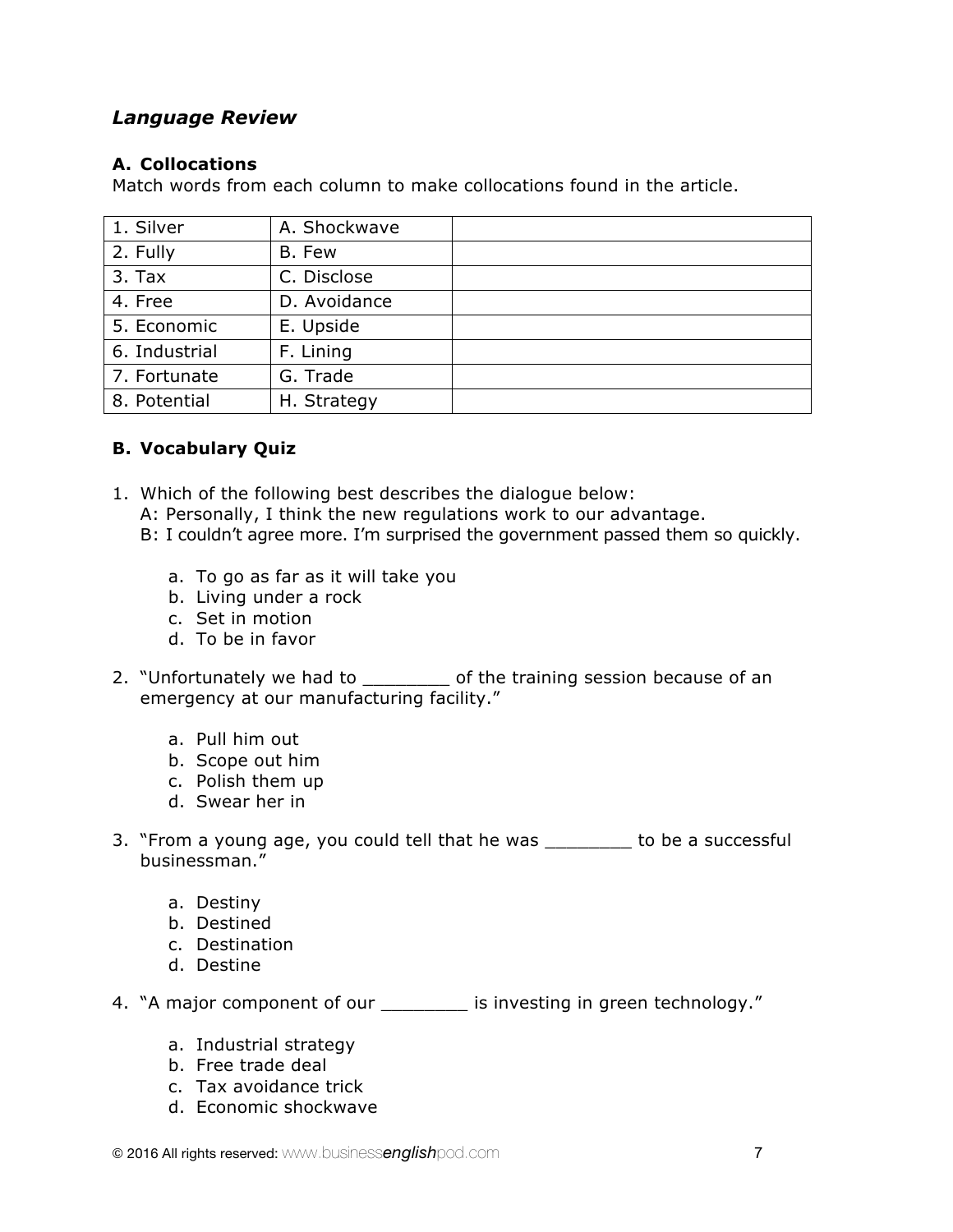- 5. "After nearly a year of \_\_\_\_\_\_\_\_, the general election will be between Hillary and Trump."
	- a. Campaign
	- b. Campaigning
	- c. Campaigned
	- d. Campaigns

6. Which of the following best describes the statement below:

"On the one hand, we can save a lot of money, but on the other we would need to cut about 15% of our staff."

- a. Pros and con
- b. Fortunate few
- c. Silver lining
- d. Potential upside
- 7. "Quite honestly, I'm getting tired of constantly \_\_\_\_\_\_\_\_ to a retirement fund that will be bankrupt within 10 years."
	- a. Pay in
	- b. Pays in
	- c. Paying in
	- d. Paid in
- 8. "I have a \_\_\_\_\_\_\_\_ of investors who are ready to finance our project as soon as we have our prototype ready."
	- a. Divorce
	- b. Turbulence
	- c. Mandate
	- d. Handful
- 9. "The goal is to \_\_\_\_\_\_\_\_ control of our business and make decisions that will benefit everyone, not just the 7 members of the board of directors."
	- a. Entrench
	- b. Vanish
	- c. Retain
	- d. Impact

10. "We are trying to make my products more \_\_\_\_\_\_\_\_ for the average consumer."

- a. Say
- b. Affordable
- c. Mandate
- d. Inequality